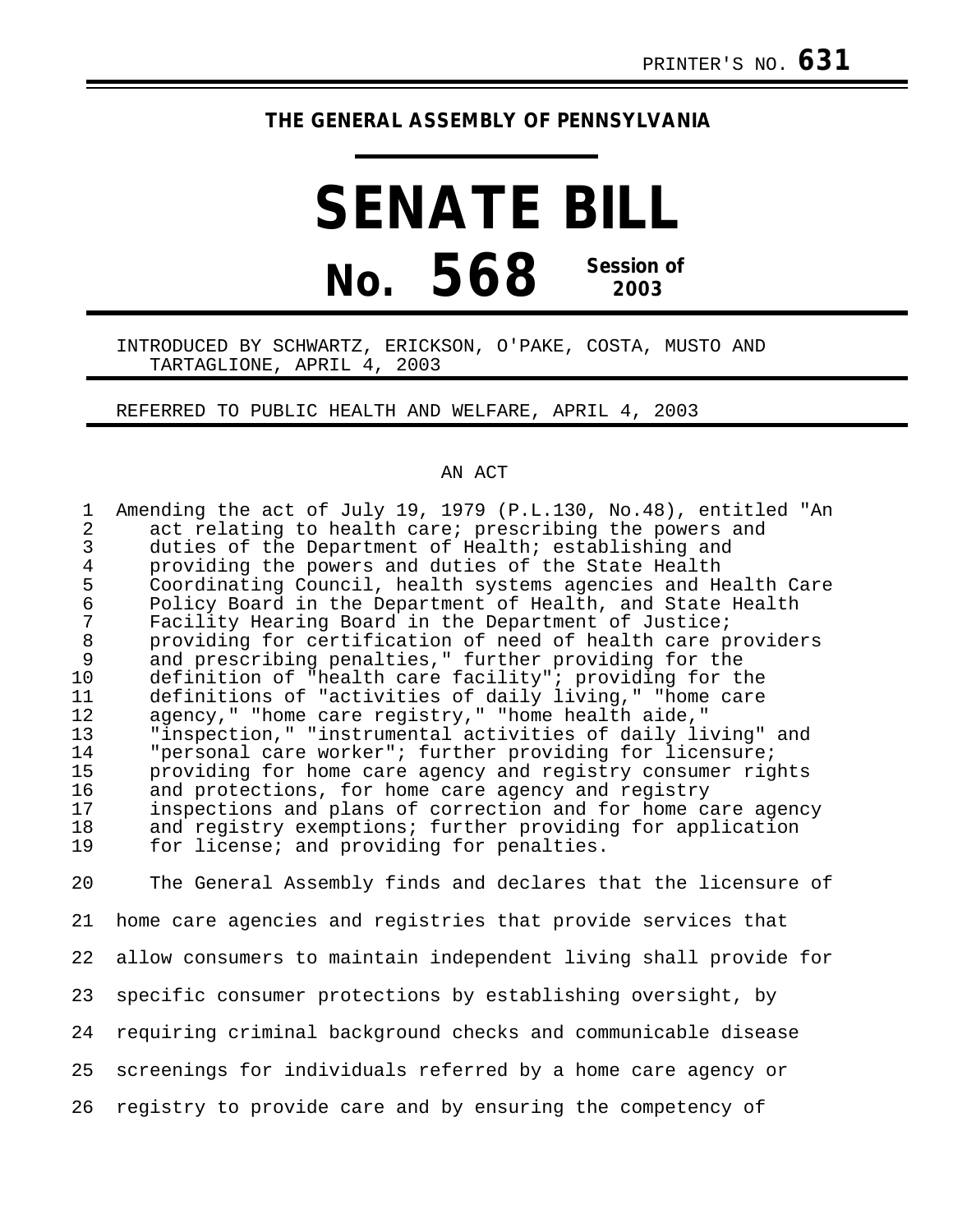1 individuals referred by a home care agency or registry to 2 provide care.

3 The General Assembly of the Commonwealth of Pennsylvania 4 hereby enacts as follows:

5 Section 1. The definition of "health care facility" in 6 section 802.1 of the act of July 19, 1979 (P.L.130, No.48), 7 known as the Health Care Facilities Act, amended October 16, 8 1998 (P.L.777, No.95), is amended and the section is amended by 9 adding definitions to read:

10 Section 802.1. Definitions.

11 The following words and phrases when used in this chapter 12 shall have, unless the context clearly indicates otherwise, the 13 meanings given them in this section:

14 "Activities of daily living." The term includes, but is not 15 limited to, services furnished to a person by an employee

16 referred from a home care agency or an independent contractor

17 referred from a reqistry in the consumer's place of residence or

18 other independent living environment for compensation and which

19 provide assistance to the consumer with home management

20 activities, respite care, companionship services or with

21 personal care which includes, but is not limited to, assistance

22 with self-administered medications, feeding, oral, skin and

23 mouth care, shaving, assistance with ambulation, bathing, hair

24 care and grooming, dressing, toileting and transfer activities.

25 The term does not include services provided by a religious

26 <u>organization for the purpose of providing services exclusively</u>

27 to clergymen or other persons in a religious profession who are

28 members of a religious denomination.

29 \* \* \*

30 "Health care facility." For purposes of Chapter 8, a health 20030S0568B0631 - 2 -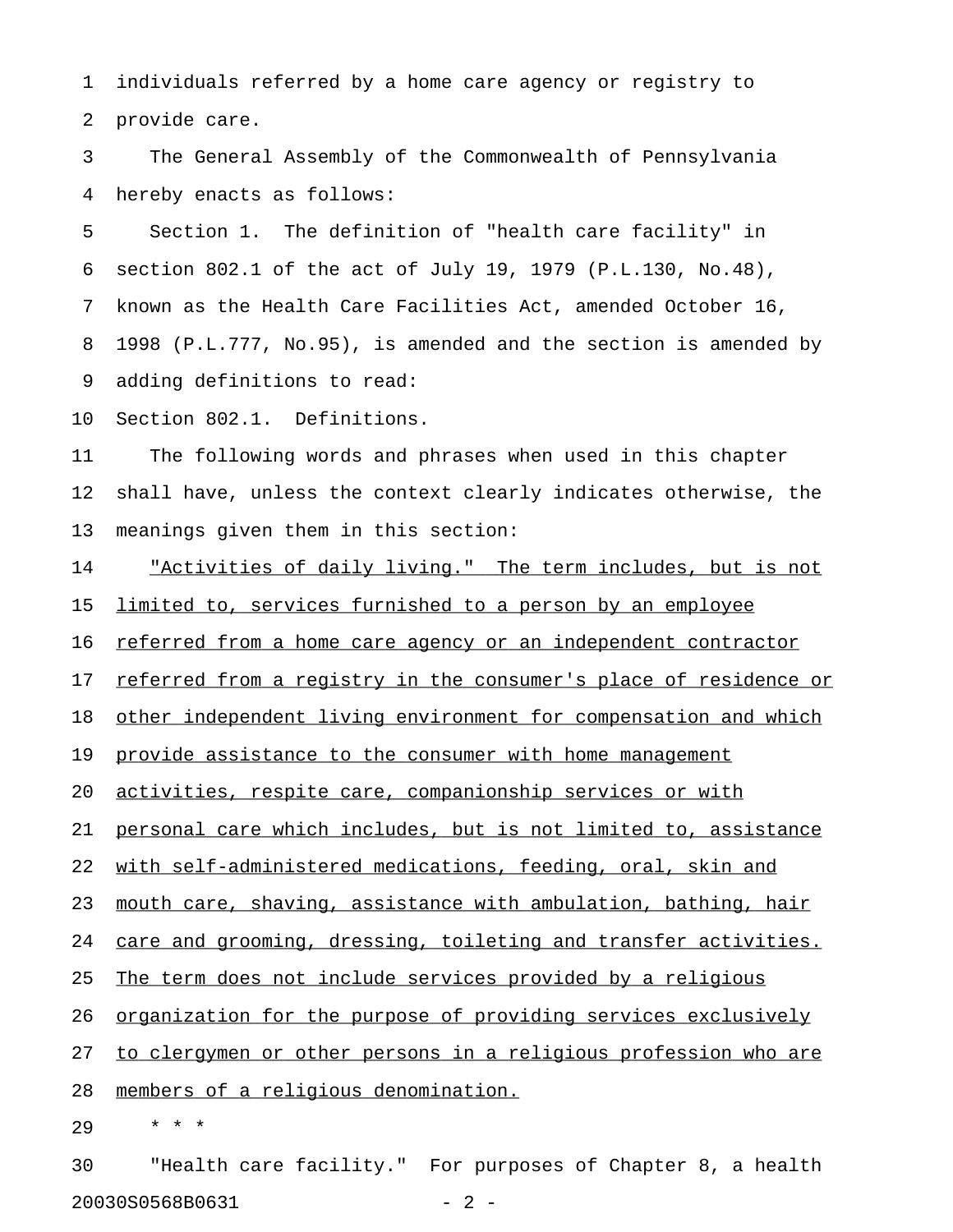1 care facility includes, but is not limited to, a general, 2 chronic disease or other type of hospital, a home health care 3 agency, a home care agency, a home care registry, a hospice, a 4 long-term care nursing facility, cancer treatment centers using 5 radiation therapy on an ambulatory basis, an ambulatory surgical 6 facility, a birth center regardless of whether such health care 7 facility is operated for profit, nonprofit or by an agency of 8 the Commonwealth or local government. The department shall have 9 the authority to license other health care facilities as may be 10 necessary due to emergence of new modes of health care. When the 11 department so finds, it shall publish its intention to license a 12 particular type of health care facility in the Pennsylvania 13 Bulletin in accordance with the act of June 25, 1982 (P.L.633, 14 No.181), known as the "Regulatory Review Act." The term health 15 care facility shall not include an office used primarily for the 16 private practice of a health care practitioner, nor a program 17 which renders treatment or care for drug or alcohol abuse or 18 dependence unless located within a health facility, nor a 19 facility providing treatment solely on the basis of prayer or 20 spiritual means. The term health care facility shall not apply 21 to a facility which is conducted by a religious organization for 22 the purpose of providing health care services exclusively to 23 clergymen or other persons in a religious profession who are 24 members of a religious denomination.

25 "Home care agency." An organization or part of an \_\_\_\_\_\_\_\_\_\_\_\_\_\_\_\_\_\_\_\_\_\_\_\_\_\_\_\_\_\_\_\_\_\_\_\_\_\_\_\_\_\_\_\_\_\_\_\_\_\_ 26 <u>organization, exclusive of a home health care agency, that</u> 27 supplies, arranges or schedules employees to provide activities 28 of daily living or instrumental activities of daily living or 29 skilled services on an hourly, shift or continual basis to any 30 consumer in the consumer's place of residence or other

20030S0568B0631 - 3 -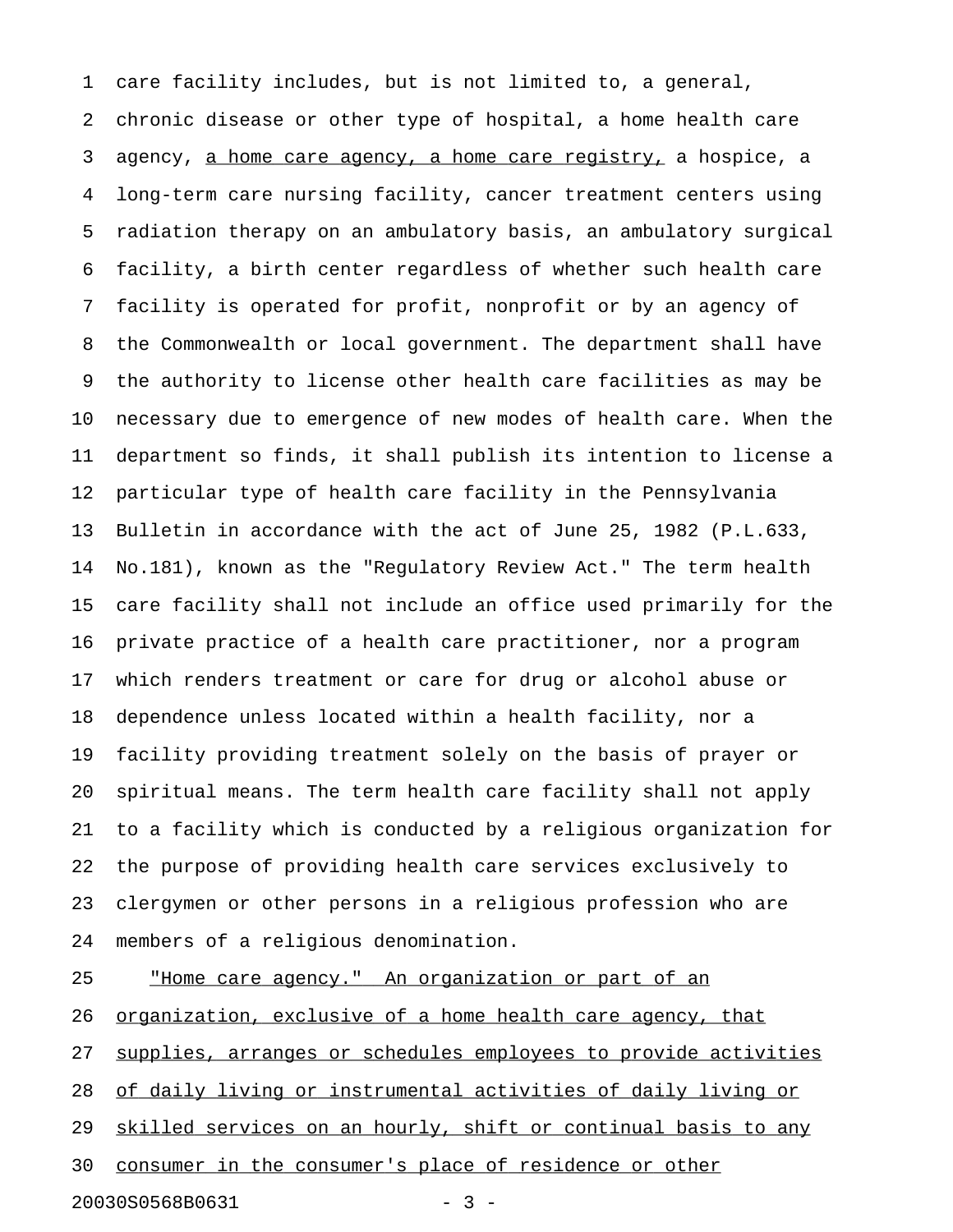| 1  | independent living environment for which the organization             |
|----|-----------------------------------------------------------------------|
| 2  | <u>receives a fee, consideration or compensation of any kind. The</u> |
| 3  | term shall not include durable medical equipment providers or         |
| 4  | volunteer providers.                                                  |
| 5  | "Home care registry." An organization or business entity or           |
| 6  | part of an organization or business entity that supplies,             |
| 7  | arranges or refers independent contractors to provide activities      |
| 8  | of daily living or instrumental activities of daily living or         |
| 9  | skilled services in the consumer's place of residence or other        |
| 10 | independent living environment for which the registry receives a      |
| 11 | fee, consideration or compensation of any kind.                       |
| 12 | "Home health aide." An individual, who in addition to                 |
| 13 | performing instrumental activities of daily living services, can      |
| 14 | perform additional services including, but not limited to,            |
| 15 | performing simple measurements and tests to monitor a consumer's      |
| 16 | medical condition including vital signs, simple urine checks for      |
| 17 | sugar and albumin and measuring intake and output, assisting          |
| 18 | with ambulation when a consumer uses an ambulation aide,              |
| 19 | changing and or reinforcing simple dressings and stable surface       |
| 20 | wounds, monitoring of dietary habits and preparing special diet       |
| 21 | meals and assisting in retraining a consumer in self-help             |
| 22 | skills.                                                               |
| 23 | * * *                                                                 |
| 24 | "Inspection." An examination by the Department of Health or           |
| 25 | its representatives, including interviews with the office staff,      |
| 26 | clients, individuals providing care and review of documents           |
| 27 | pertinent to initial and continued licensure so that the              |
| 28 | department may determine whether a home care agency or registry       |
| 29 | is operating in compliance with licensure requirements.               |
| 30 | "Instrumental activities of daily living" or "IADL."<br>The           |
|    |                                                                       |

20030S0568B0631 - 4 -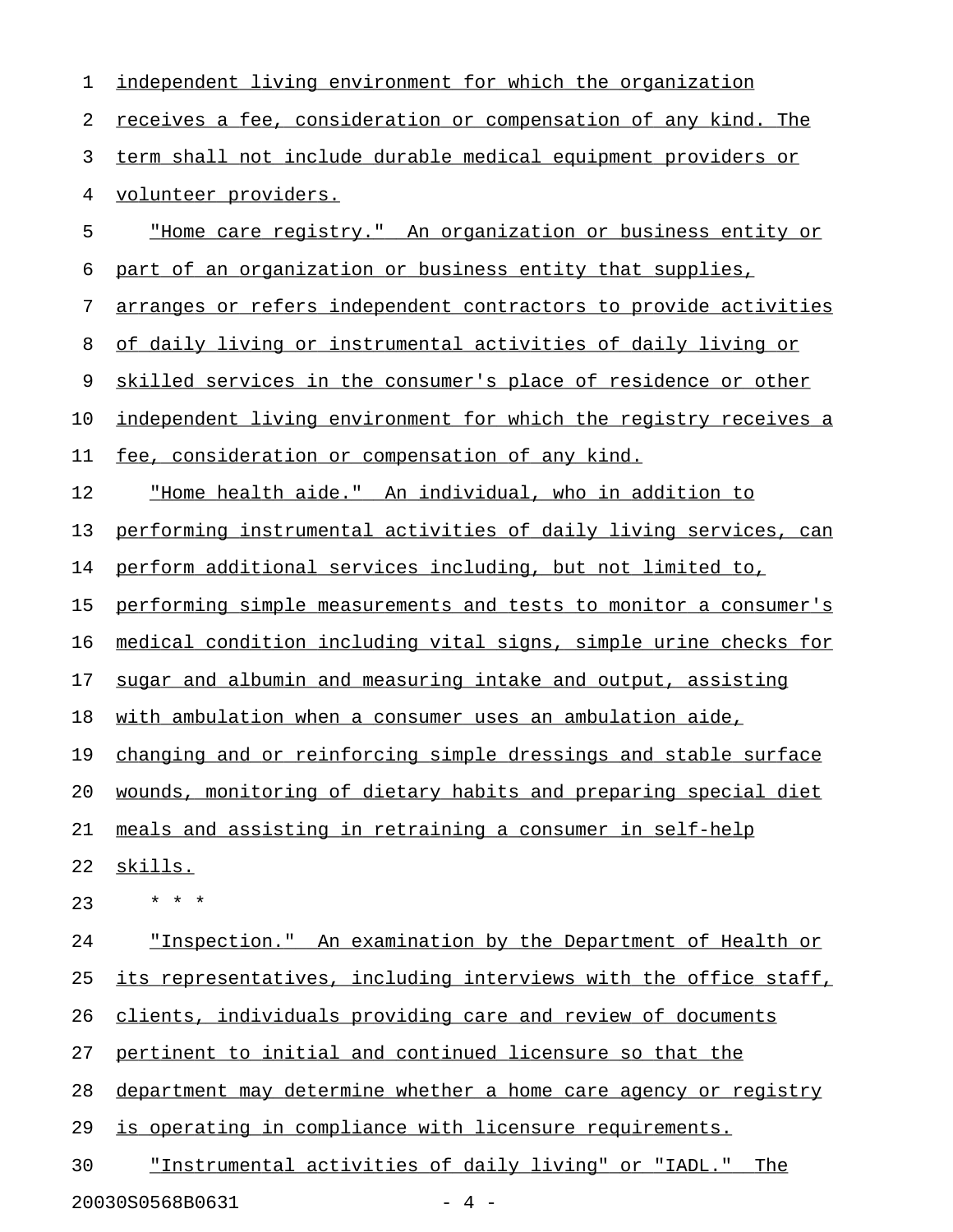| 1  | term includes, but is not limited to, meal preparation, shopping |
|----|------------------------------------------------------------------|
| 2  | and errands, telephone use, light housework, laundry and         |
| 3  | transportation.                                                  |
| 4  | * * *                                                            |
| 5  | "Personal care worker." An individual who can assist a           |
| 6  | consumer with activities of daily living including, but not      |
| 7  | limited to, bathing, skin care, mouth care, dressing, grooming,  |
| 8  | toileting, ambulation and transfer, change of position or        |
| 9  | turning of consumer, feeding and assistance with self-           |
| 10 | administered medication.                                         |
| 11 | Section 2. Section 806 of the act is amended by adding a         |
| 12 | subsection to read:                                              |
| 13 | Section 806. Licensure.                                          |
| 14 | * * *                                                            |
| 15 | (d.1) Home care agency and registry regulations.--               |
| 16 | In developing rules and regulations for licensure of<br>(1)      |
| 17 | home care agencies and registries, the department shall          |
| 18 | ensure that an individual accepted for referral by a home        |
| 19 | care agency or registry after the effective date of this         |
| 20 | subsection shall have the following training or experience       |
| 21 | prior to referral to consumers:                                  |
| 22 | <u>(i) valid nurses license;</u>                                 |
| 23 | (ii) successful completion of a nurse aide training              |
| 24 | program approved by the Commonwealth;                            |
| 25 | (iii) successful completion of a home health aide                |
| 26 | training program developed by the department or a                |
| 27 | nonpublic organization and approved by the Commonwealth          |
| 28 | or successful completion of a competency examination             |
| 29 | approved by the Commonwealth;                                    |
| 30 | (iv) successful completion of a personal care worker             |
|    |                                                                  |

20030S0568B0631 - 5 -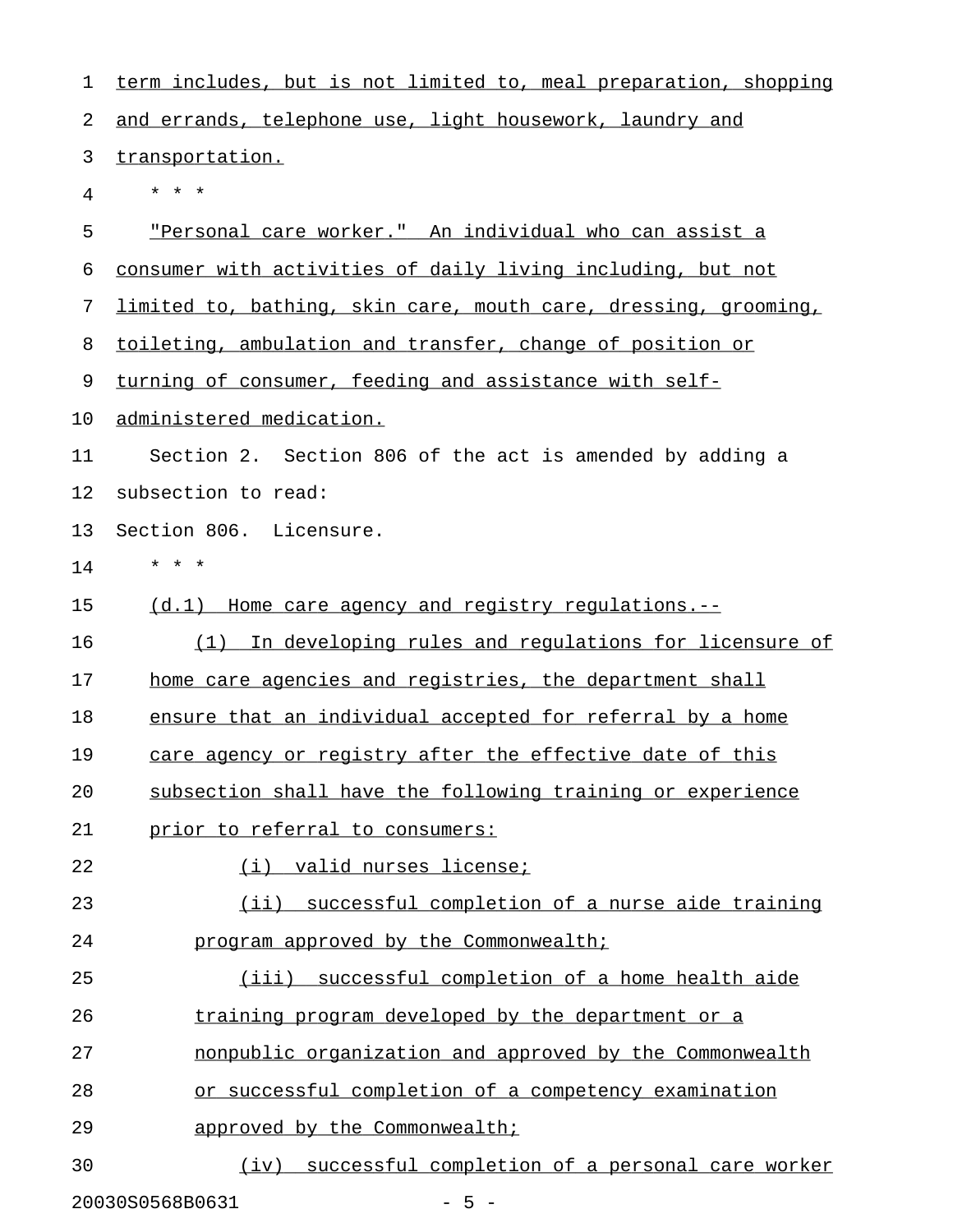| $\mathbf 1$ | training credentialing program developed by the               |
|-------------|---------------------------------------------------------------|
| 2           | department or a nonpublic organization and approved by        |
| 3           | the Commonwealth or successful completion of an inclusive     |
| 4           | competency examination or competency examination on those     |
| 5           | topics necessary to meet the needs of the consumer            |
| 6           | approved by the Commonwealth; or                              |
| 7           | for persons performing only IADL services,<br>$(\nabla)$      |
| 8           | successful completion of a training program or written        |
| 9           | skills examination developed by the Commonwealth or a         |
| 10          | nonpublic organization, and approved by the Commonwealth.     |
| 11          | Documentation of at least one of subparagraphs (i) through    |
| 12          | (v) shall be kept in each individual's file in the home care  |
| 13          | agency or registry office. In addition, documentation of      |
| 14          | applicable State licensure for any health care practitioner   |
| 15          | shall be kept on file in the home care agency or registry     |
| 16          | office.                                                       |
| 17          | (2)<br>Prior to licensing a home care agency or registry,     |
| 18          | the department shall ensure that all individuals referred by  |
| 19          | a home care agency or registry, office staff working for a    |
| 20          | home care agency or registry and owners of each home care     |
| 21          | agency or registry shall have criminal history record         |
| 22          | information, in accordance with the requirements of section   |
| 23          | 503 of the act of November 6, 1987 (P.L.381, No.79), known as |
| 24          | the "Older Adults Protective Services Act," on file in the    |
| 25          | office. If the agency or registry provides services to        |
| 26          | minors, then prior to the licensing of a home care agency or  |
| 27          | registry, the department shall ensure that all individuals    |
| 28          | referred by a home care agency or registry, office staff      |
| 29          | working for a home care agency or registry and owners of each |
| 30          | home care agency or registry shall obtain clearance from the  |
|             | 20030S0568B0631<br>$-6-$                                      |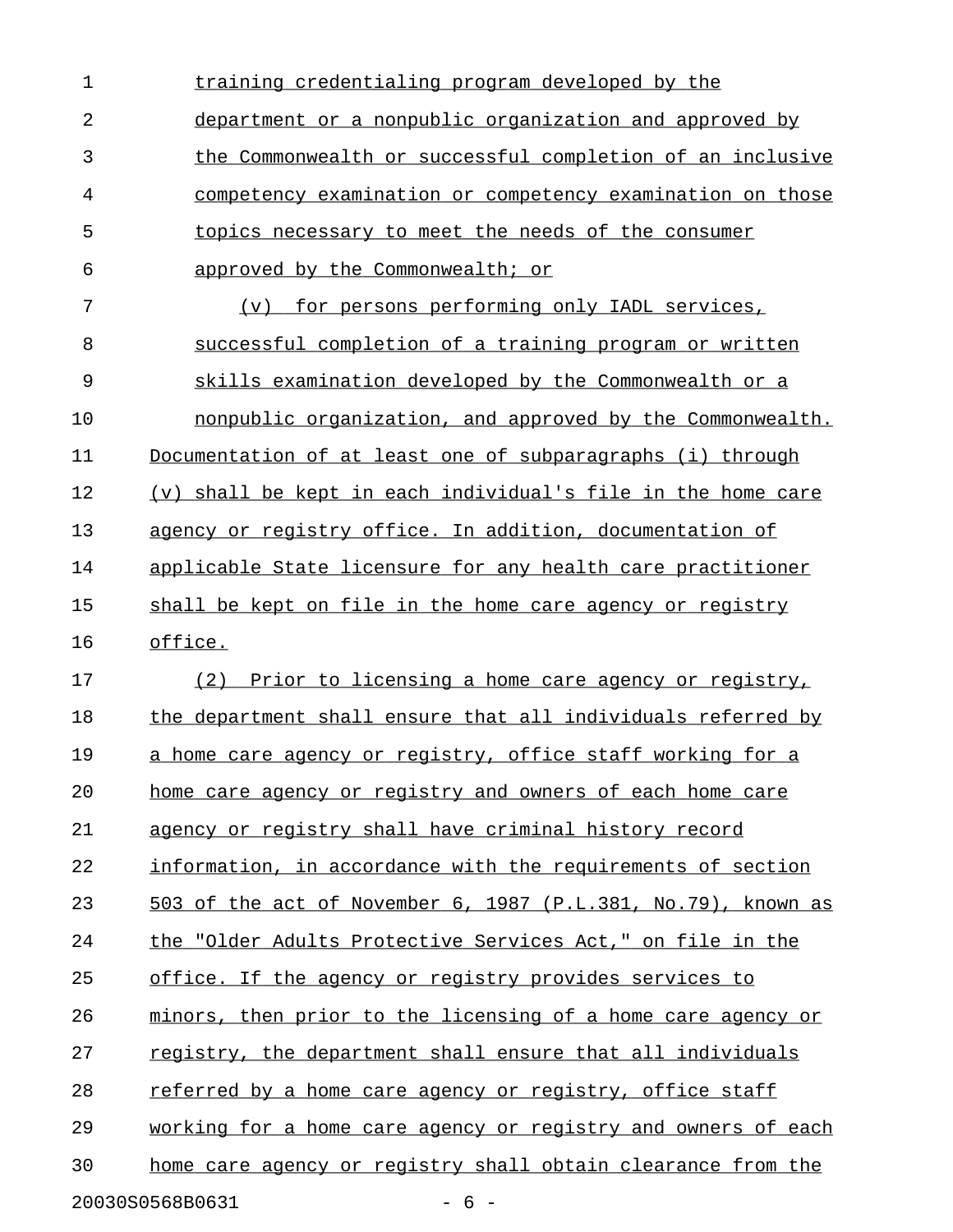1 child abuse registry.

| 2  | Prior to referral to consumers, all individuals and<br>(3)        |
|----|-------------------------------------------------------------------|
| 3  | any other office staff or contractors with consumer contact       |
| 4  | shall have documentation in the home care agency or registry      |
| 5  | files from a physician or other appropriate health care           |
| 6  | professional that the individual is free of communicable          |
| 7  | disease including, at a minimum, a tuberculosis screening as      |
| 8  | <u>outlined by the Department of Health screening quidelines.</u> |
| 9  | (4)<br>Ongoing supervision of an employee by a home care          |
| 10 | agency shall be maintained to insure the employee has the         |
| 11 | skills needed to provide the care required by the consumer.       |
| 12 | Section 3. The act is amended by adding sections to read:         |
| 13 | Section 806.2. Home care agency and registry consumer rights      |
| 14 | and protections.                                                  |
| 15 | Consumer protection.--As a condition of licensure, each<br>(a)    |
| 16 | consumer or the consumer's legal representative or responsible    |
| 17 | family member shall receive an information packet from the home   |
| 18 | care agency or registry at the service initiation which shall     |
| 19 | include the following items to be presented in a form able to be  |
| 20 | easily understood and read by the consumer:                       |
| 21 | (1) A standardized form developed by the department with          |
| 22 | information pertaining to:                                        |
| 23 | (i) General information about the admission and                   |
| 24 | application process.                                              |
| 25 | (ii) Information regarding how to contact and obtain              |
| 26 | what is required by the department for home care                  |
| 27 | agencies.                                                         |
| 28 | Information about availability and access to<br>(iii)             |
| 29 | and contact information for the department's 24-hour              |
| 30 | hotline.                                                          |
|    | 20030S0568B0631<br>$-7-$                                          |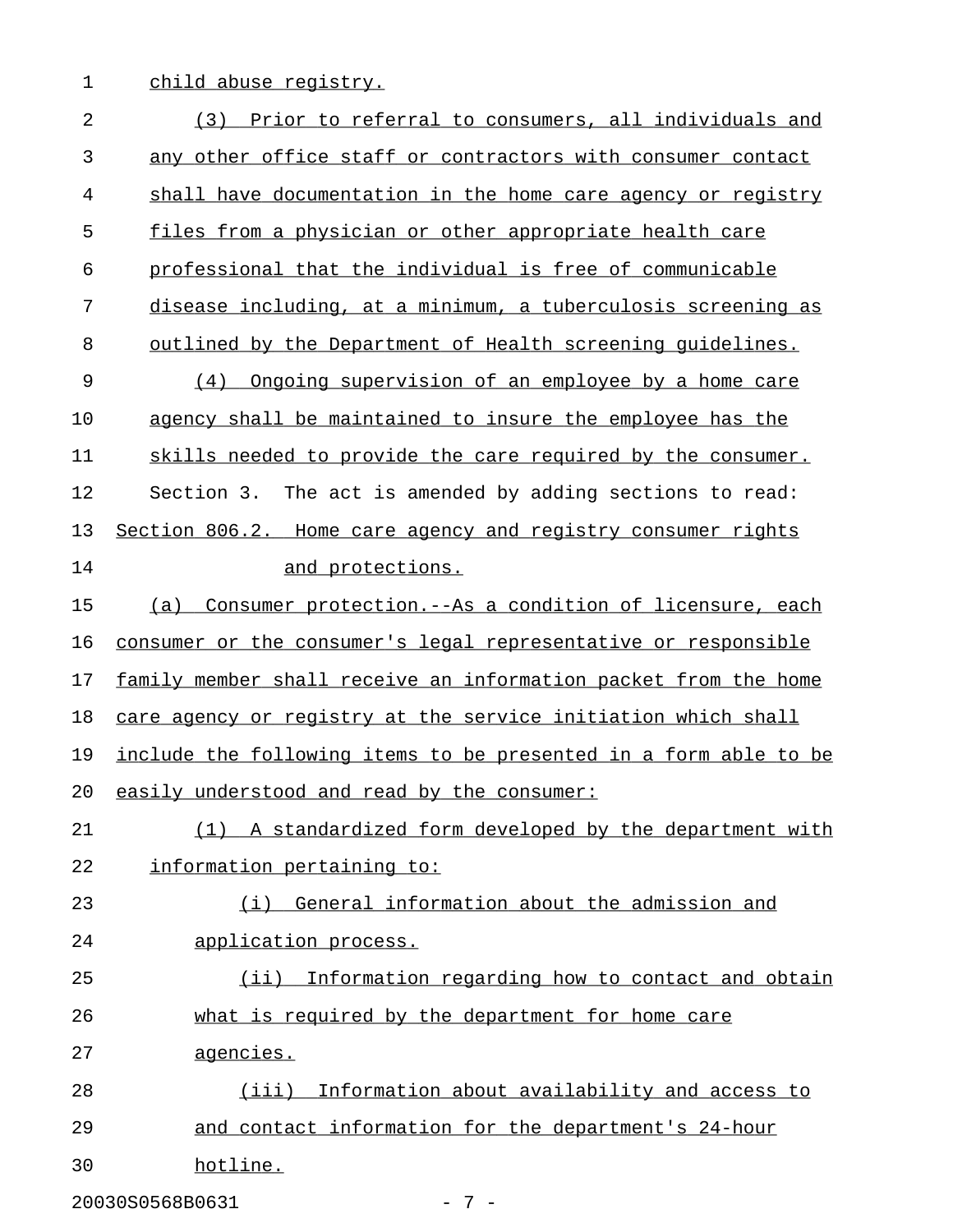| 1  | Details about the department's external<br>(iv)                  |
|----|------------------------------------------------------------------|
| 2  | complaint mechanisms available to consumers.                     |
| 3  | (2)<br>The consumer's rights as described in this section.       |
| 4  | (3) A description of the services provided by the agency         |
| 5  | or registry.                                                     |
| 6  | (4) A description of the relationship between the                |
| 7  | consumer, the referred employee or independent contractor and    |
| 8  | the agency or registry.                                          |
| 9  | Description of ongoing supervision maintained by a<br>(5)        |
| 10 | home care agency to ensure the employee has the skills needed    |
| 11 | to provide the care required by the consumer.                    |
| 12 | The home care agency or registry shall demonstrate documentation |
| 13 | of personal face-to-face interviews with all employees or        |
| 14 | independent contractors referred by the home care agency or      |
| 15 | registry and have documentation of at least two satisfactory     |
| 16 | reference checks prior to referral to consumer.                  |
| 17 | Consumer rights.--Consumers shall have the following<br>(b)      |
| 18 | rights when receiving service:                                   |
| 19 | No individual as a result of their affiliation with<br>(1)       |
| 20 | an agency or registry may assume power of attorney or            |
| 21 | quardianship over any consumer.                                  |
| 22 | No consumer may be required to endorse checks over<br>(2)        |
| 23 | to home care agencies or registries.                             |
| 24 | (3) (i) Be involved in a service planning process and            |
| 25 | to receive services with reasonable accommodation of             |
| 26 | individual needs and preferences except where the health         |
| 27 | or safety of the individual direct care worker is at             |
| 28 | risk.                                                            |
| 29 | (ii) Have privacy, confidentiality and freedom from              |
| 30 | abuse, neglect and financial exploitation.                       |
|    |                                                                  |

20030S0568B0631 - 8 -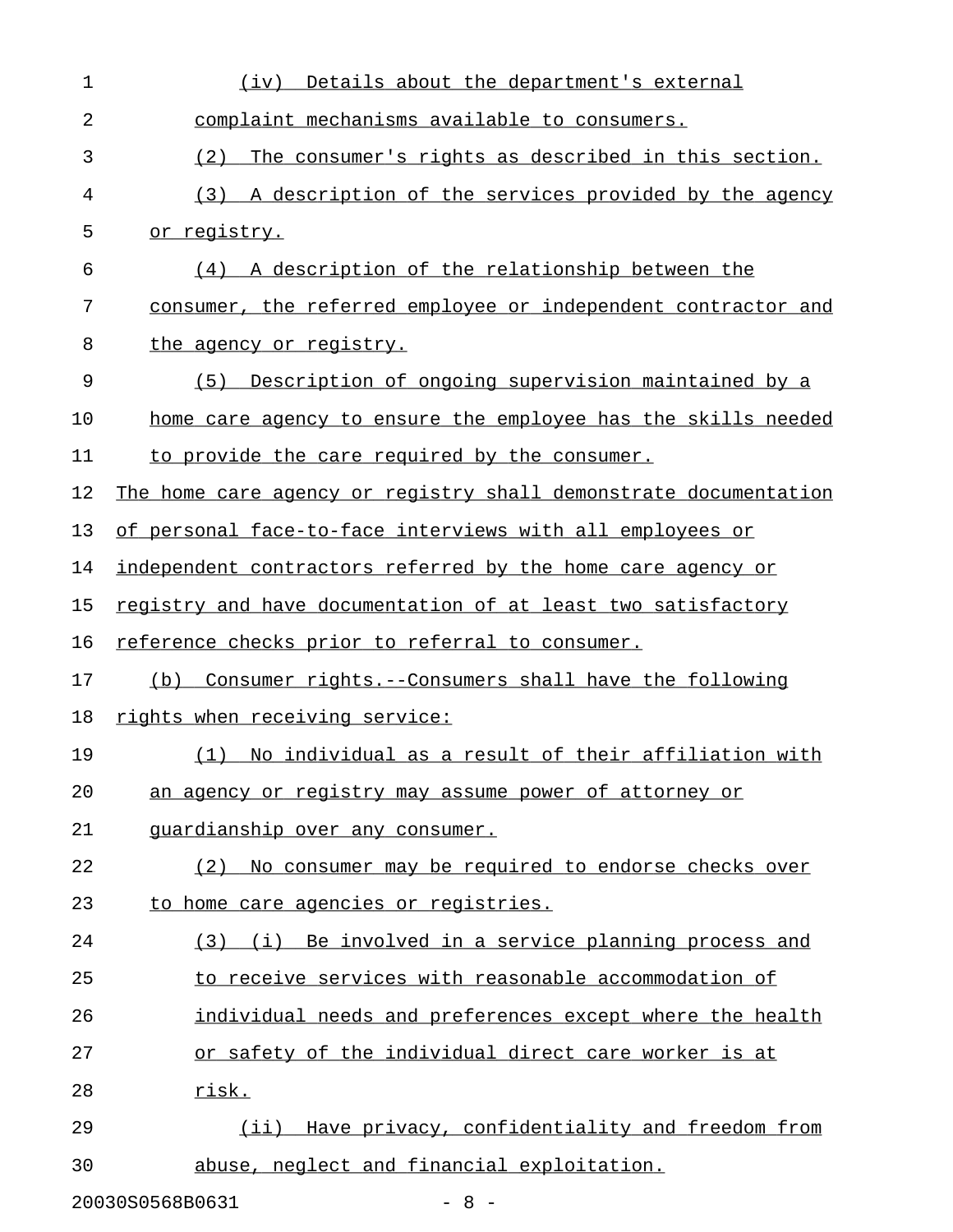| (iii) Refuse treatment or services under the plan.               |
|------------------------------------------------------------------|
| (iv) Receive from the home care agency or registry               |
| and/or independent contractor five business days' advance        |
| written notice of the intent of the home care agency or          |
| registry and/or independent contractor to terminate              |
| services with the consumer, except where immediate               |
| jeopardy as determined by the department to consumers or         |
| providers warrants shorter notice.                               |
| (v) Access the department's 24-hour hotline.                     |
| (vi) Be free from discrimination on the basis of                 |
| race, color, religious creed, disability, handicap,              |
| ancestry, sexual orientation, national origin, age, sex          |
| or protected class.                                              |
| This section shall not apply in any way to private<br>(4)        |
| contracts or arrangements entered into by consumers and          |
| caregivers as long as those caregivers were not supplied,        |
| arranged, scheduled or referred to consumers by a home care      |
| <u>agency or registry.</u>                                       |
| Section 806.3. Home care agency and registry inspections and     |
| plans of correction.                                             |
| (a) Consent to entry and access. -- An application for           |
| licensure or the issuance and renewal of any license by the      |
| department shall constitute consent by the applicant for the     |
| home care agency or registry and the owner of the premises for   |
| the department's representatives to enter the premises for the   |
| purpose of conducting an inspection during regular business      |
| hours.                                                           |
| Violations and plan of correction. -- If violations are<br>(b)   |
| identified as a result of an inspection, the home care agency or |
| registry will be given a report of inspection that clearly       |
|                                                                  |

20030S0568B0631 - 9 -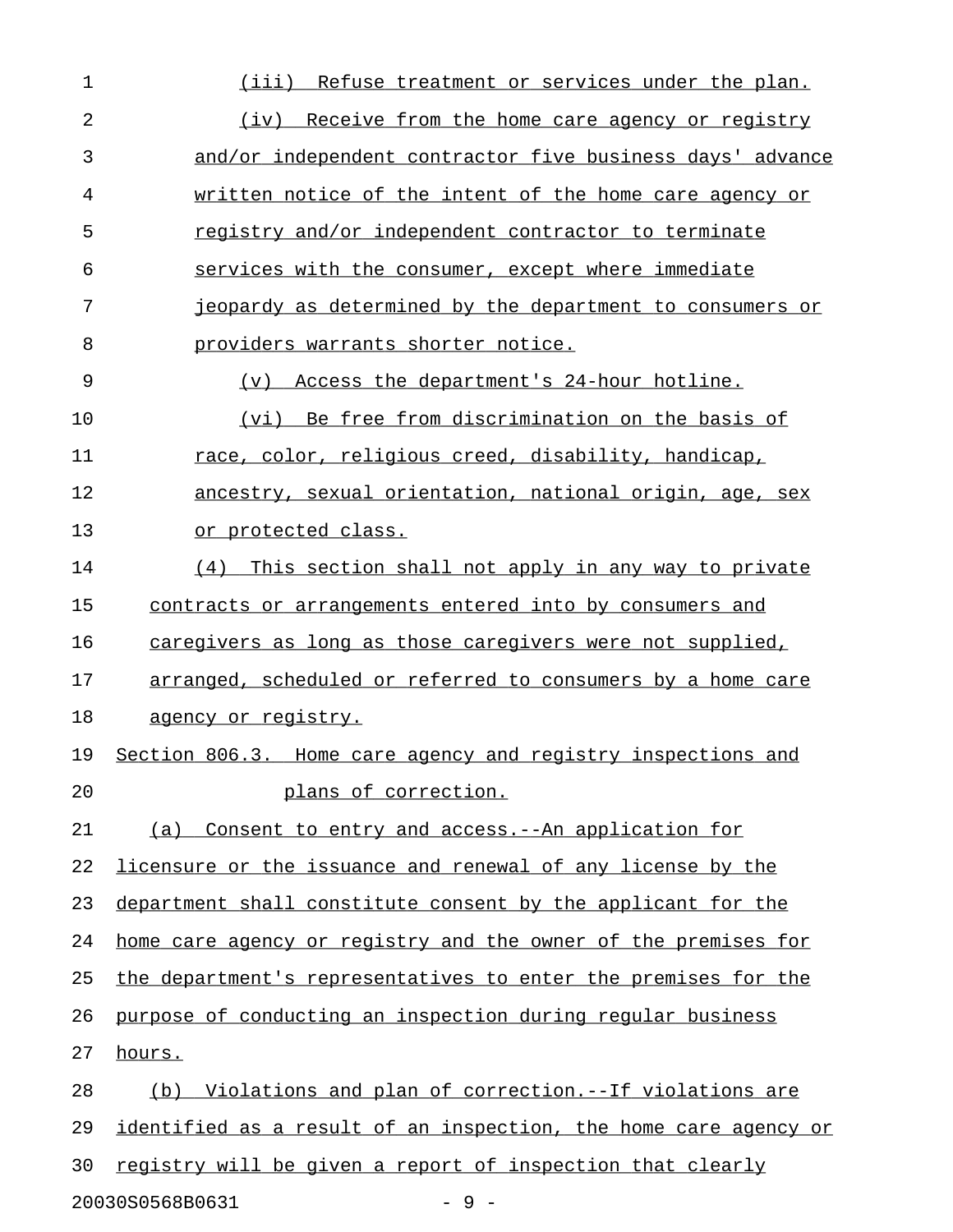| 1  | outlines the nature of the violation. The home care agency or    |
|----|------------------------------------------------------------------|
| 2  | registry shall submit a written plan of correction in response   |
| 3  | to the report, stating actions to be taken by the agency or      |
| 4  | registry to correct the violations and a time frame for those    |
| 5  | <u>corrective actions.</u>                                       |
| 6  | Ensurance of correction.--The department shall ensure<br>(c)     |
| 7  | that the home care agency or registry has taken steps to correct |
| 8  | the violation outlined in the department's report as described   |
| 9  | in subsection (b).                                               |
| 10 | (d) Penalties.--If the department finds after 30 days that       |
| 11 | the plan of action is not followed and/or the violation not      |
| 12 | corrected, it shall impose monetary penalties based on the       |
| 13 | potential risk of harm to consumers, as determined and           |
| 14 | promulgated by the department.                                   |
| 15 | Section 806.4. Home care agency and registry applicability.      |
| 16 | (a) Exceptions.--If an agency or registry or independent         |
| 17 | contractor is only performing home and community-based services  |
| 18 | under a Department of Public Welfare and/or Department of Aging  |
| 19 | waiver program, it shall be exempt from the requirements of      |
| 20 | sections 806(d.1), 806.2, 806.3, 807(b)(1) and 808(b), except    |
| 21 | that it shall be required to have on file for each employee:     |
| 22 | (1) Criminal history record information, in accordance           |
| 23 | with the requirements of section 503 of the act of November      |
| 24 | 6, 1987 (P.L.381, No.79), known as the "Older Adults             |
| 25 | Protective Services Act." If the agency or registry provides     |
| 26 | services to minors, it shall obtain clearance from the child     |
| 27 | abuse registry for its employees.                                |
| 28 | (2) Documentation from a physician or other appropriate          |
| 29 | health care professional that the individual is free of          |
| 30 | communicable disease, including, at a minimum, a tuberculosis    |
|    | $-10 -$<br>20030S0568B0631                                       |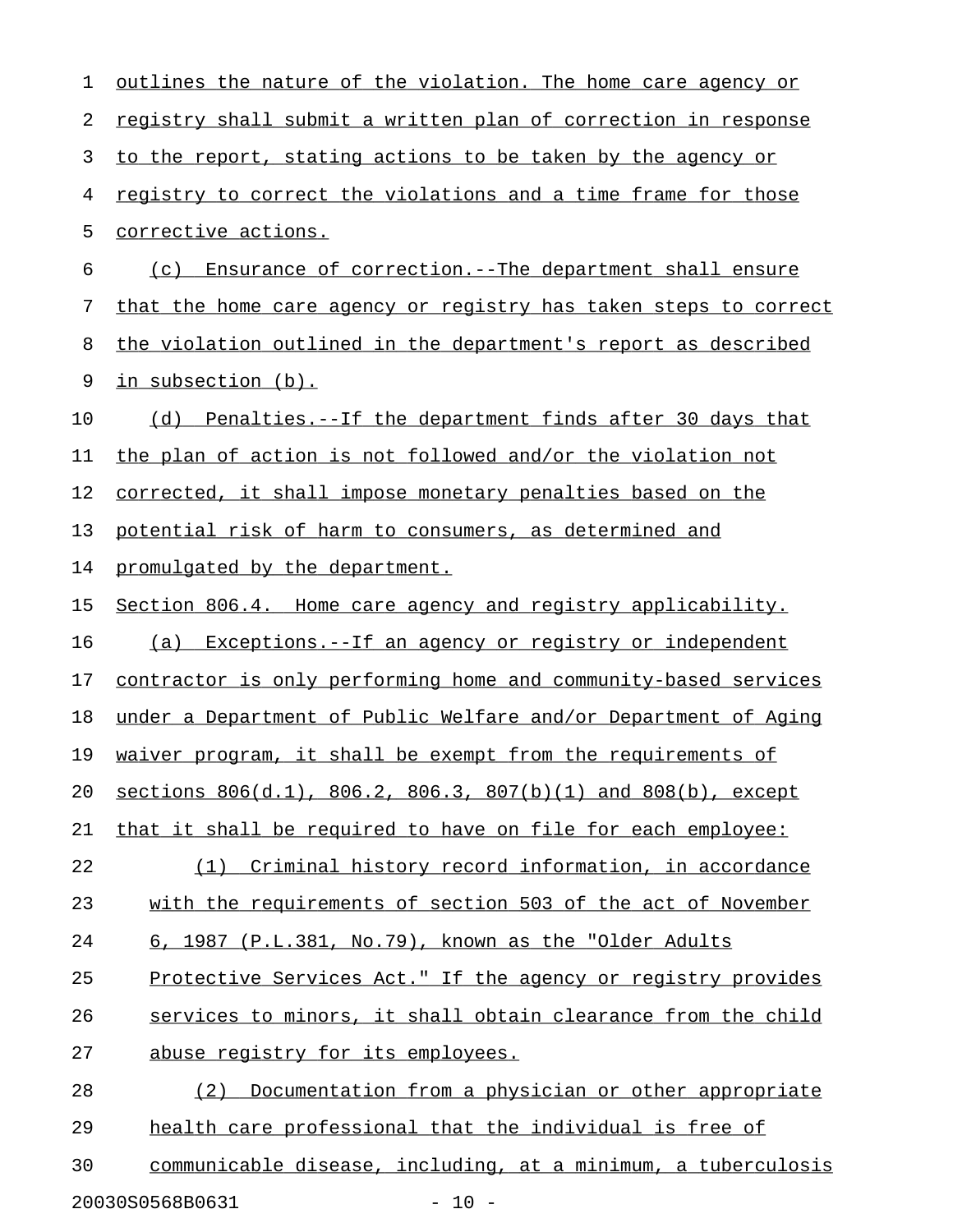| 1  | screening as outlined by the Department of Health screening                                                                                                |
|----|------------------------------------------------------------------------------------------------------------------------------------------------------------|
| 2  | quidelines.                                                                                                                                                |
| 3  | Compliance.--If an agency or registry or independent<br>(b)                                                                                                |
| 4  | contractor has satisfied subsection (a) pursuant to compliance                                                                                             |
| 5  | with waiver requirements, it shall be deemed in compliance with                                                                                            |
| 6  | this section.                                                                                                                                              |
| 7  | Section 4. Section 807(b) of the act, amended December 18,                                                                                                 |
| 8  | 1992 (P.L.1602, No.179), is amended to read:                                                                                                               |
| 9  | Section 807. Application for license.                                                                                                                      |
| 10 | * * *                                                                                                                                                      |
| 11 | (b) Fees.--Application for a license or for renewal of a                                                                                                   |
| 12 | license shall be accompanied by the following fees:                                                                                                        |
| 13 | Regular or special license:<br>(1)                                                                                                                         |
| 14 | \$250.00<br>Home health agency                                                                                                                             |
| 15 | <u> 100.00</u>                                                                                                                                             |
| 16 | <u> 100.00</u><br><u>Registry</u><br><u> 1989 - Johann Harry Harry Harry Harry Harry Harry Harry Harry Harry Harry Harry Harry Harry Harry Harry Harry</u> |
| 17 | Ambulatory surgical facility<br>250.00                                                                                                                     |
| 18 | Birth center<br>70.00                                                                                                                                      |
| 19 | Long-term care nursing facility<br>250.00                                                                                                                  |
| 20 | Plus per each long-term care bed in excess of                                                                                                              |
| 21 | 75 beds<br>2.00                                                                                                                                            |
| 22 | Hospital                                                                                                                                                   |
| 23 | 500.00<br>Every two years                                                                                                                                  |
| 24 | Plus per each inpatient bed                                                                                                                                |
| 25 | 4.00<br>every two years                                                                                                                                    |
| 26 | Other health care facility<br>100.00                                                                                                                       |
| 27 | (2) Provisional license all facilities:                                                                                                                    |
| 28 | Provisional I<br>\$400.00                                                                                                                                  |
| 29 | 4.00<br>Plus per each inpatient bed                                                                                                                        |
| 30 | Provisional II<br>600.00                                                                                                                                   |
|    | 20030S0568B0631<br>$-11 -$                                                                                                                                 |